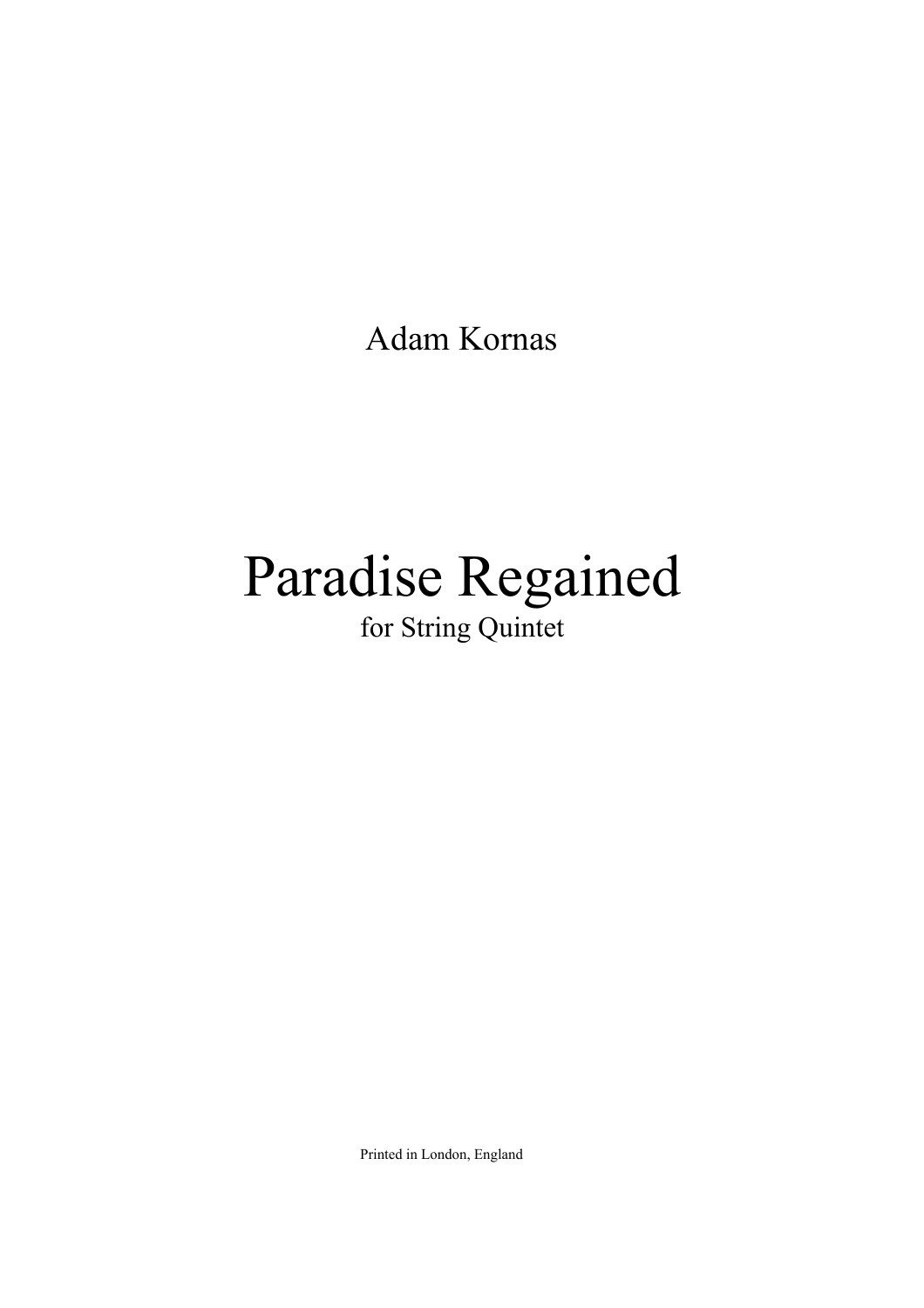## Preface

Adam Kornas composed this single movement piece in the summer of 2012. In October of the same year, the work was chosen to win the Lord Mayor's Composition Prize which lead to its premiere at the Mansion House, London. It was only after completing the work that the original neutral title was changed to "Paradise Regained," being more appropriate to the nature of the work. The title was inspired by the epic poem of the same name by John Milton. Even though the title was chosen after writing the piece, the music reflects the journey of reversal from 'Paradise Lost,' to 'Paradise Regained.'

The three-part form corresponds to the various characters of the piece. The dark and sombre opening is the beginning of a long and gradual crescendo of anxiety and passion. It isn't until after the Moderato appassionato that the tension subsides revealing a hint of the peace and calmness with which the composition ends. The fast middle section is full of virtuosity and agitation. Melodic lines that are reminiscent of the opening material are passed frenetically around the instruments in a developmental nature. This Agitato middle section proceeds a slightly comical Andante Giocoso interlude before returning to the remaining material from the opening section. This material returns slightly transformed and leads toward a peaceful ending that fulfills the hint of calm that was shown earlier in the work.

> Duration approx. 10 minutes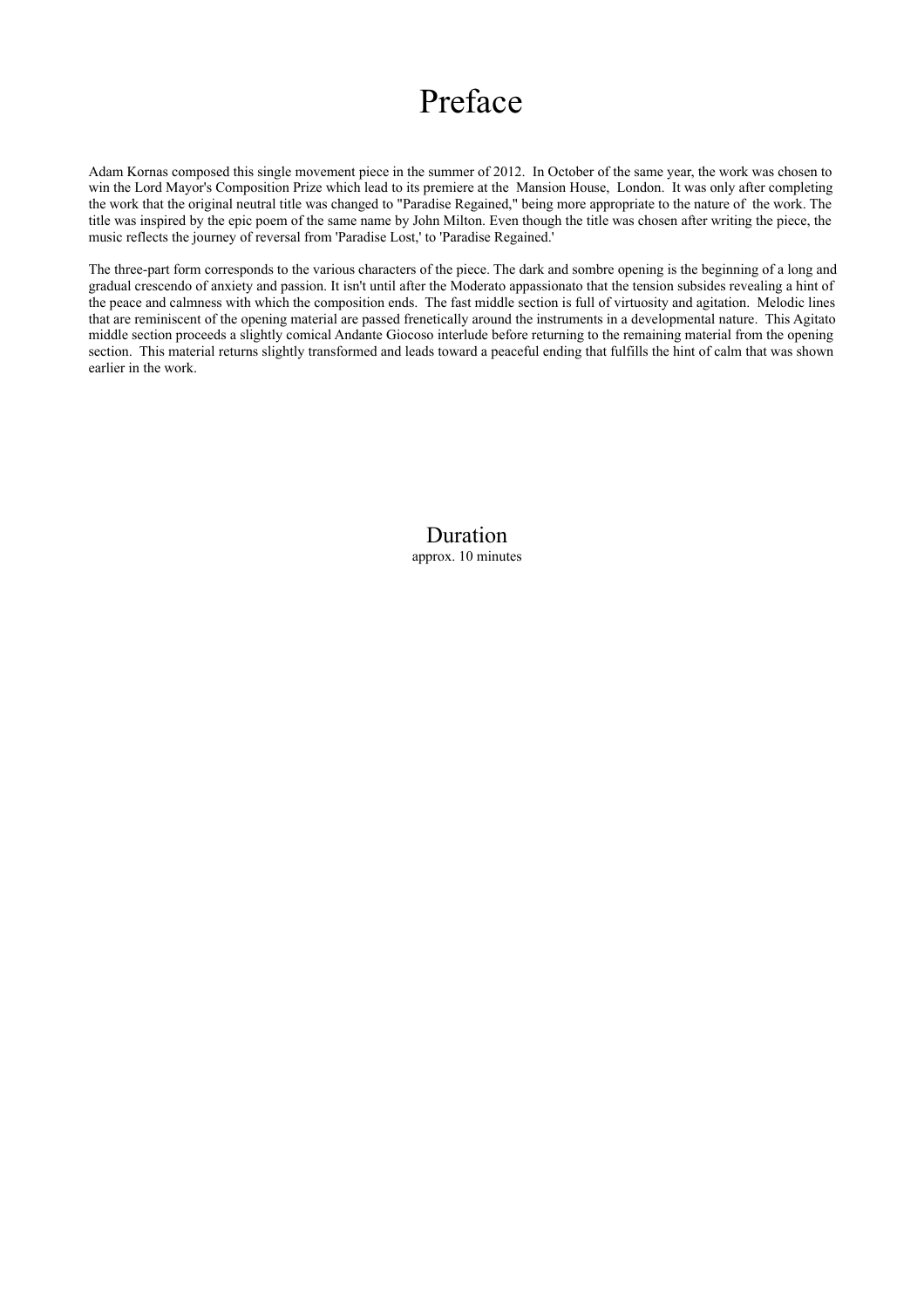

Adam Kornas

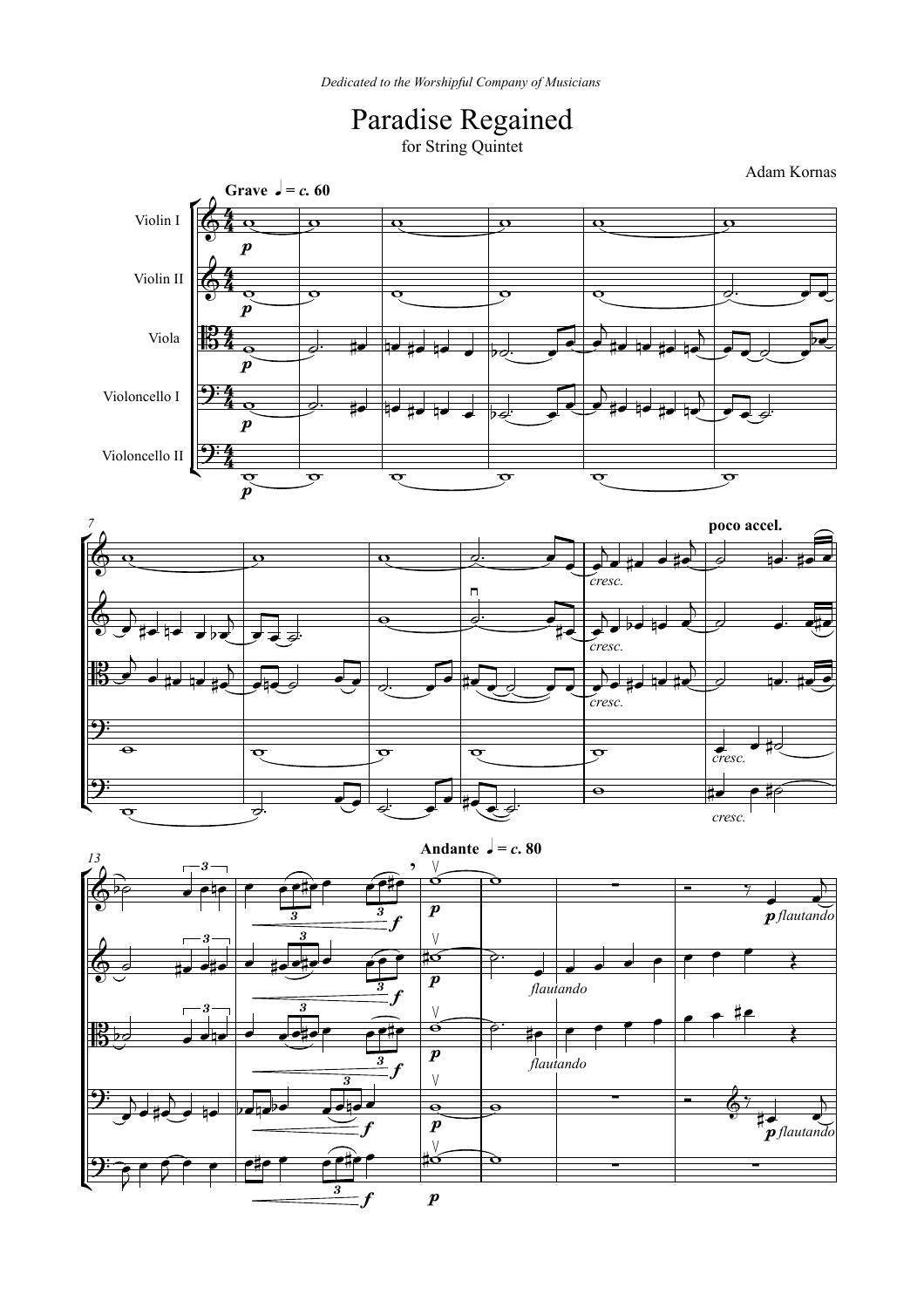





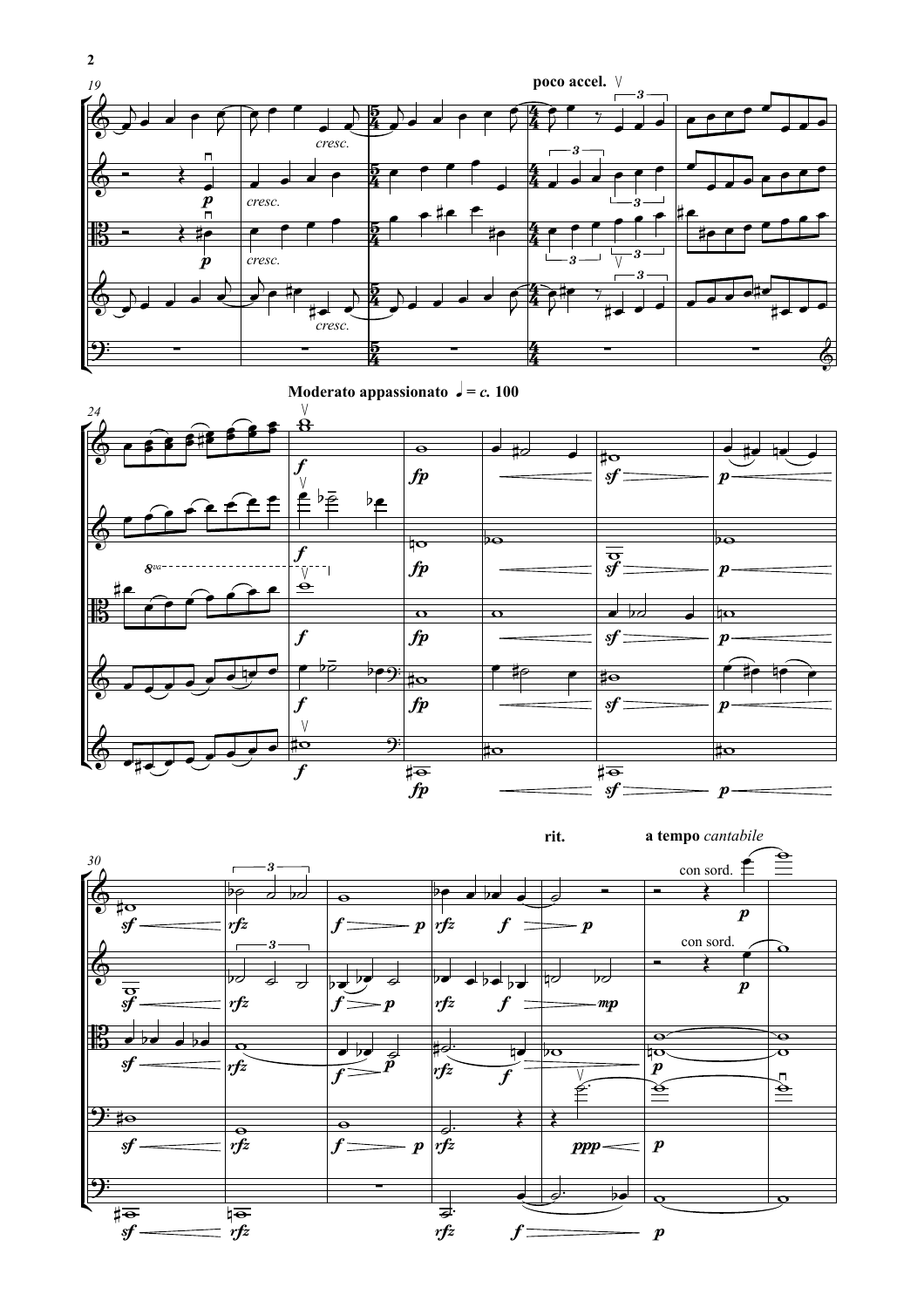



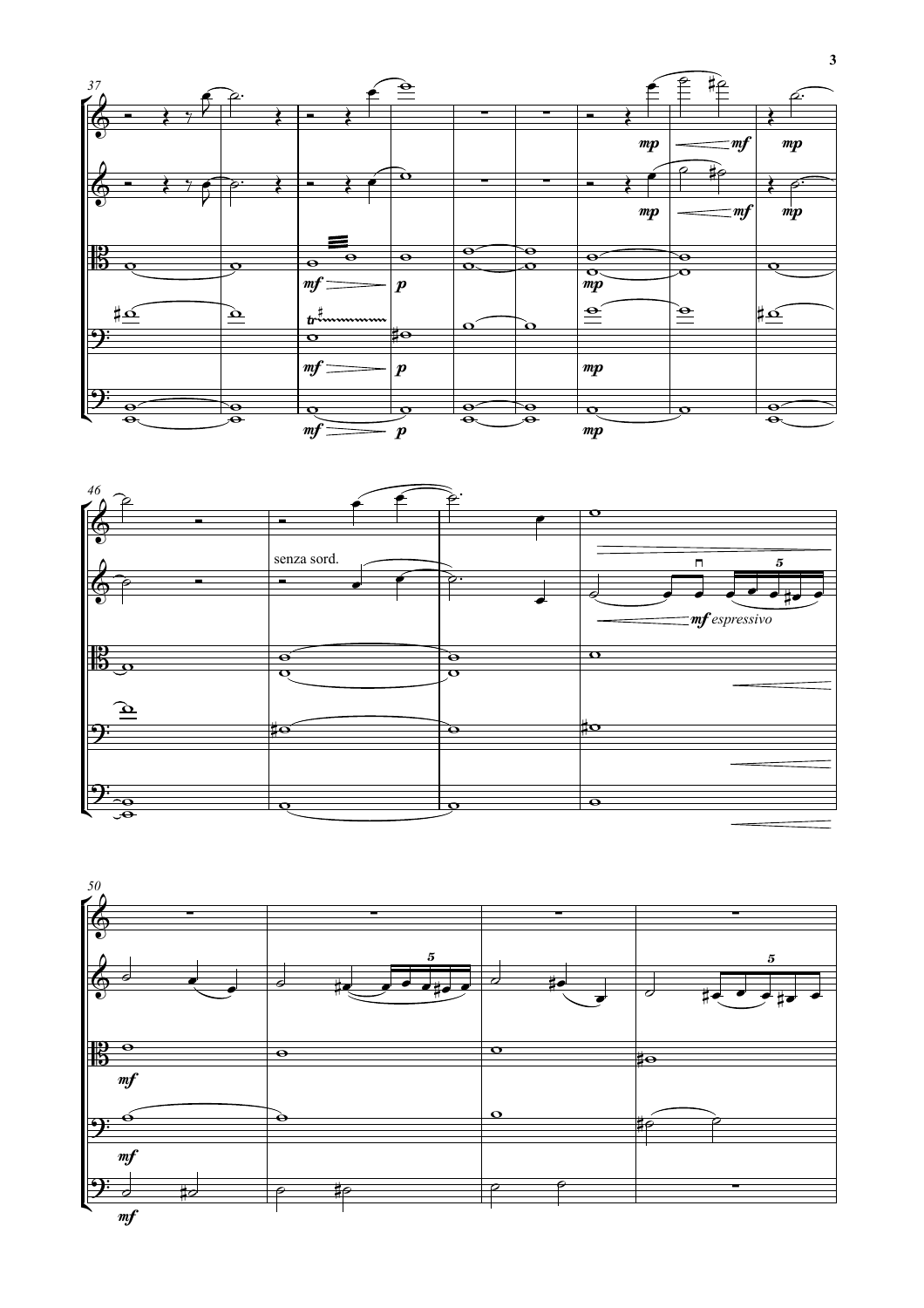



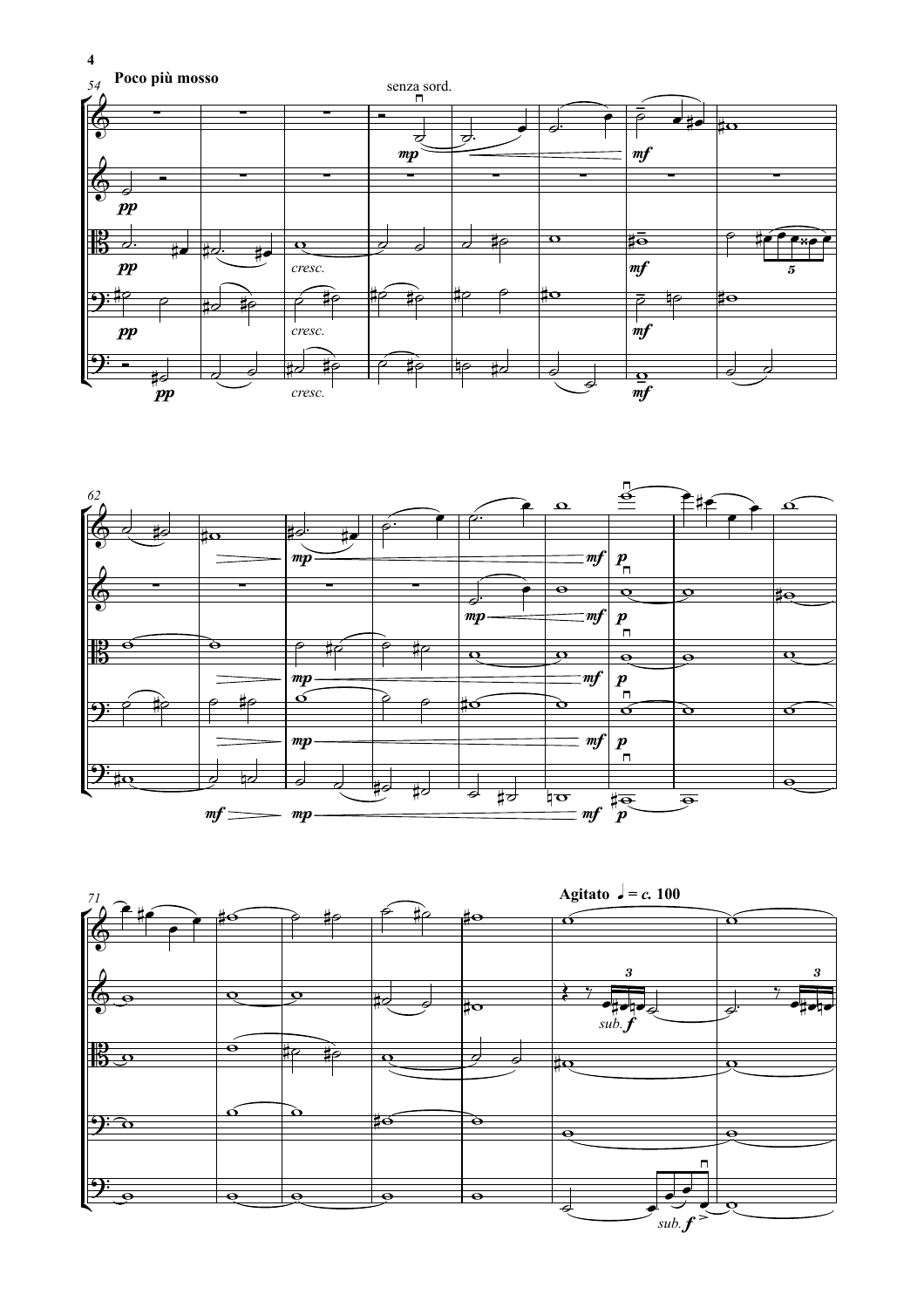



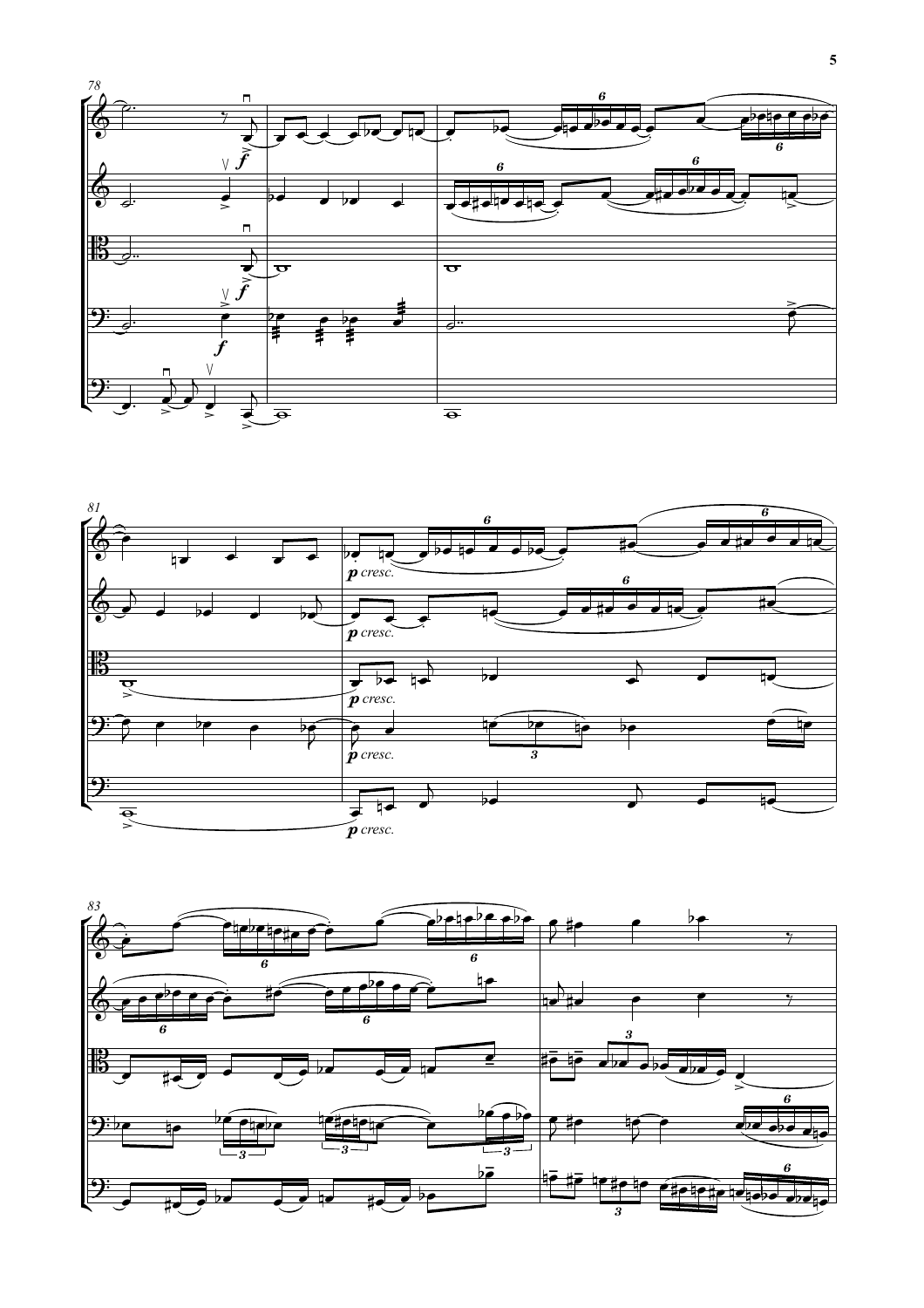



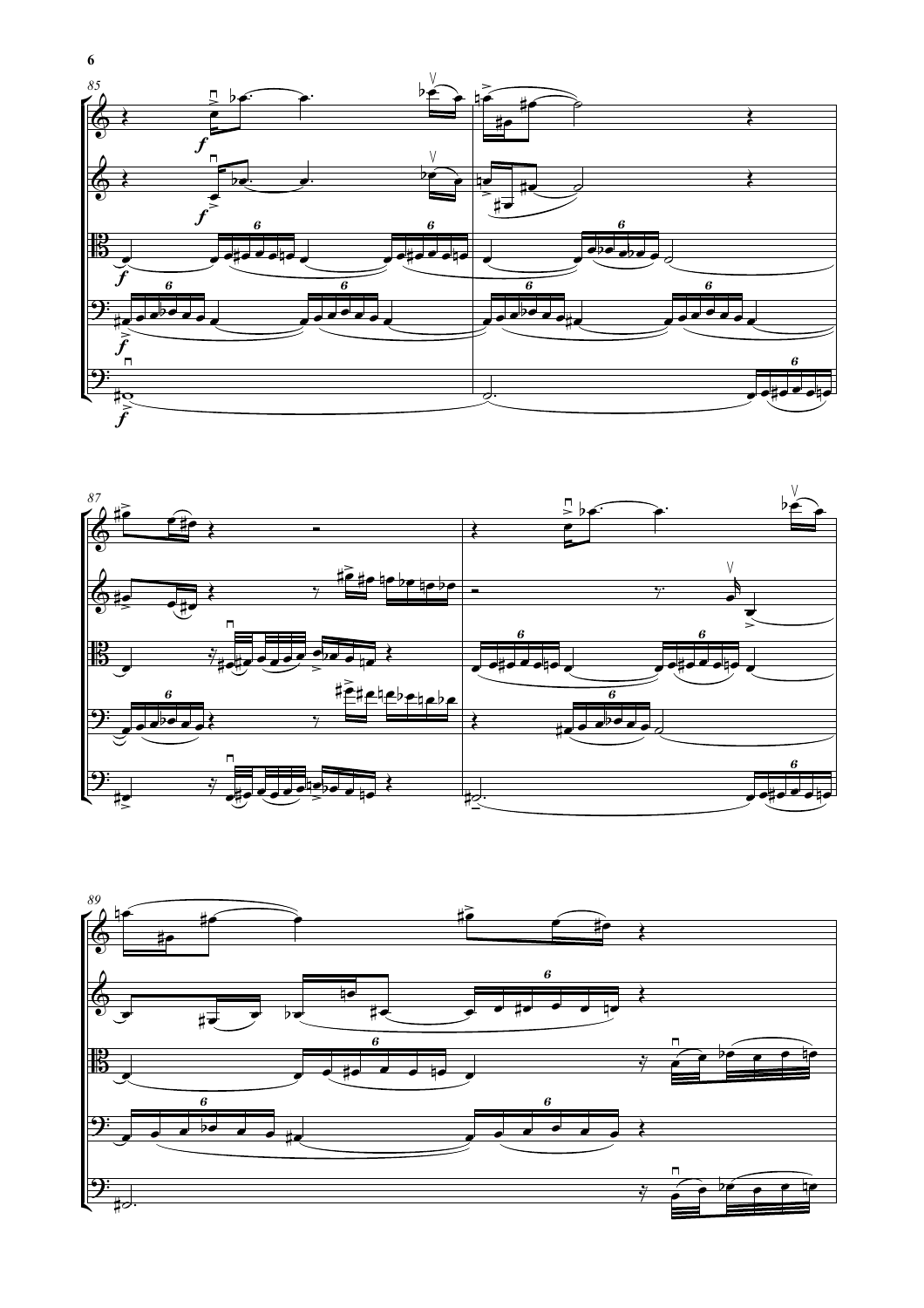



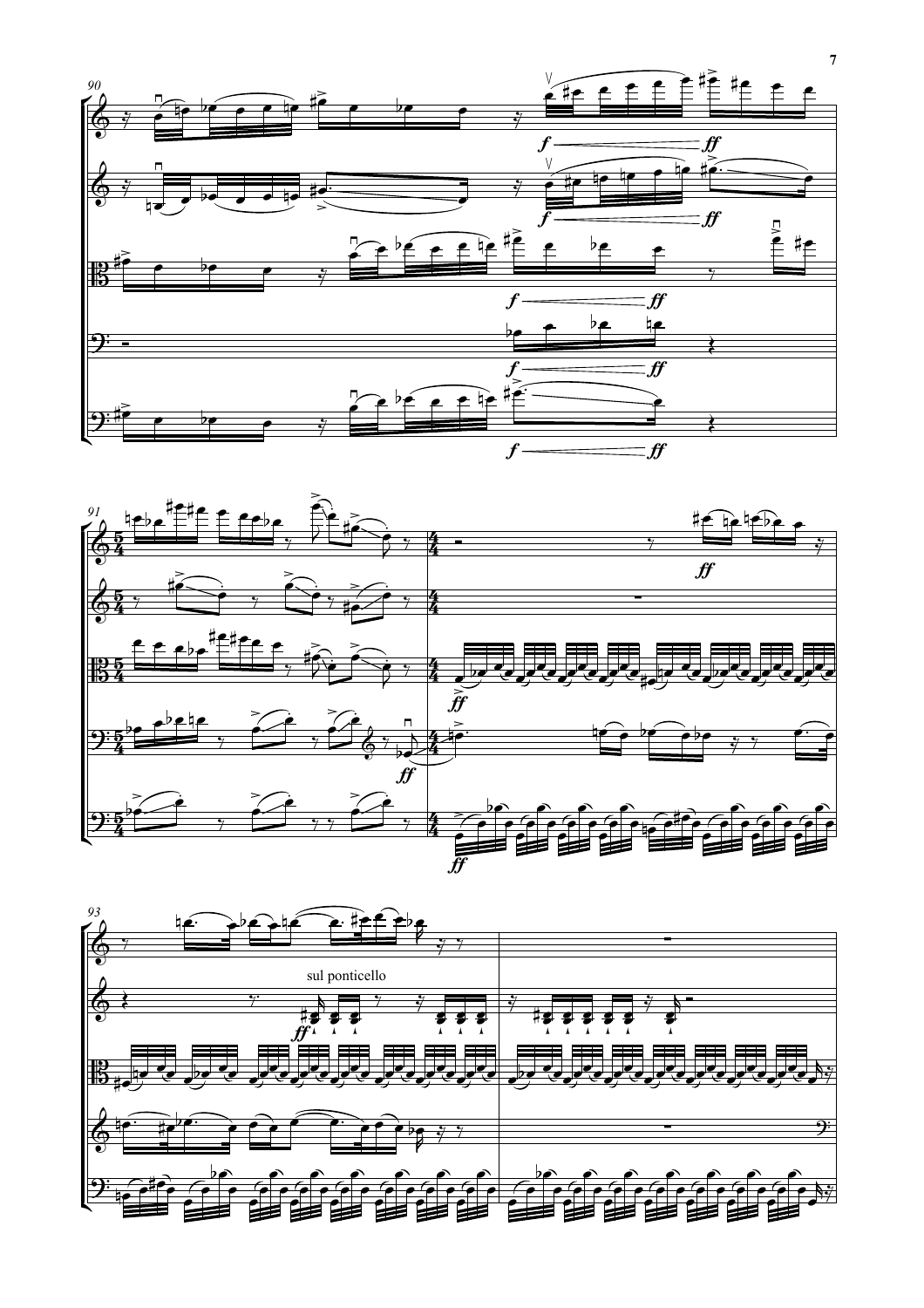



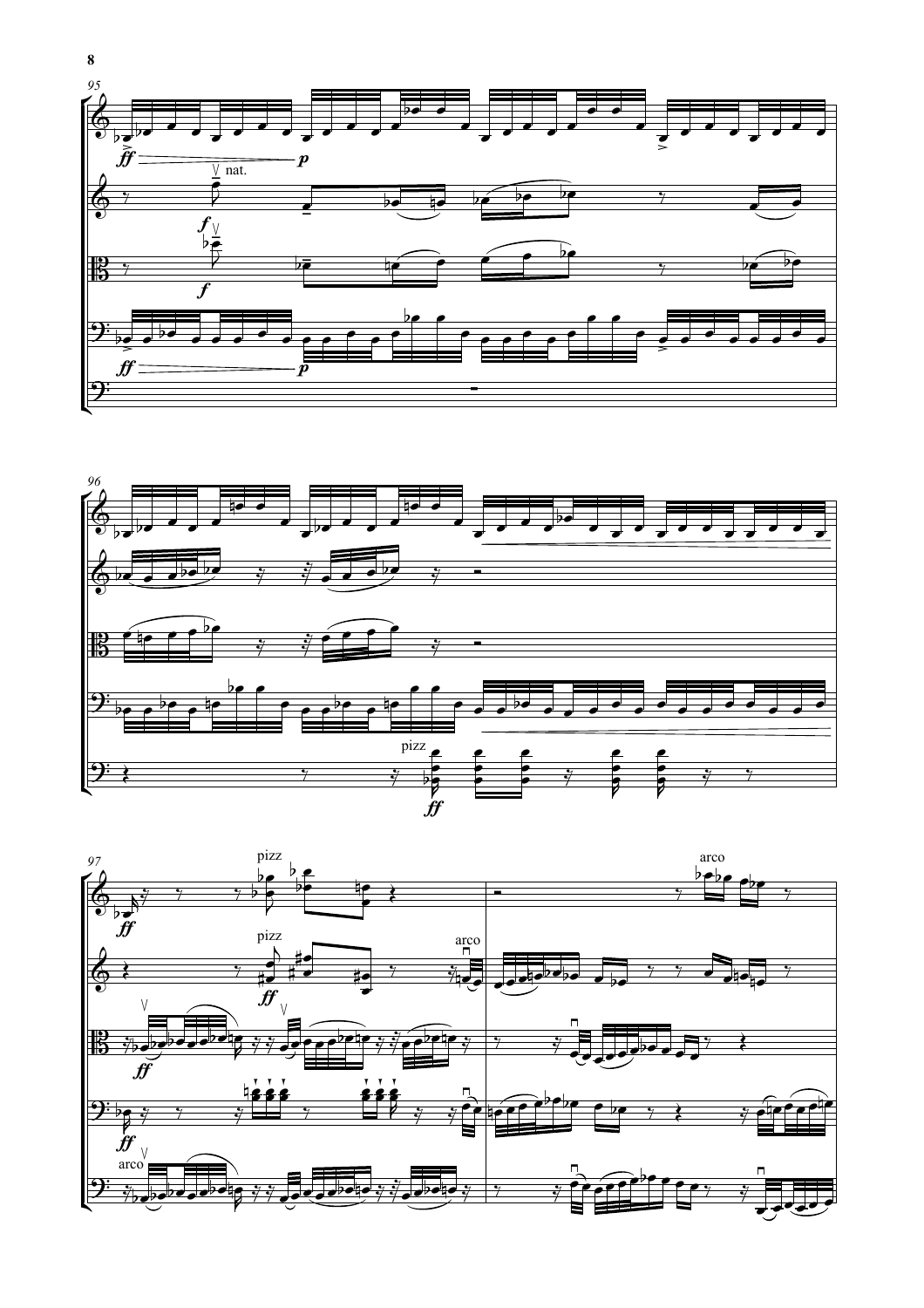



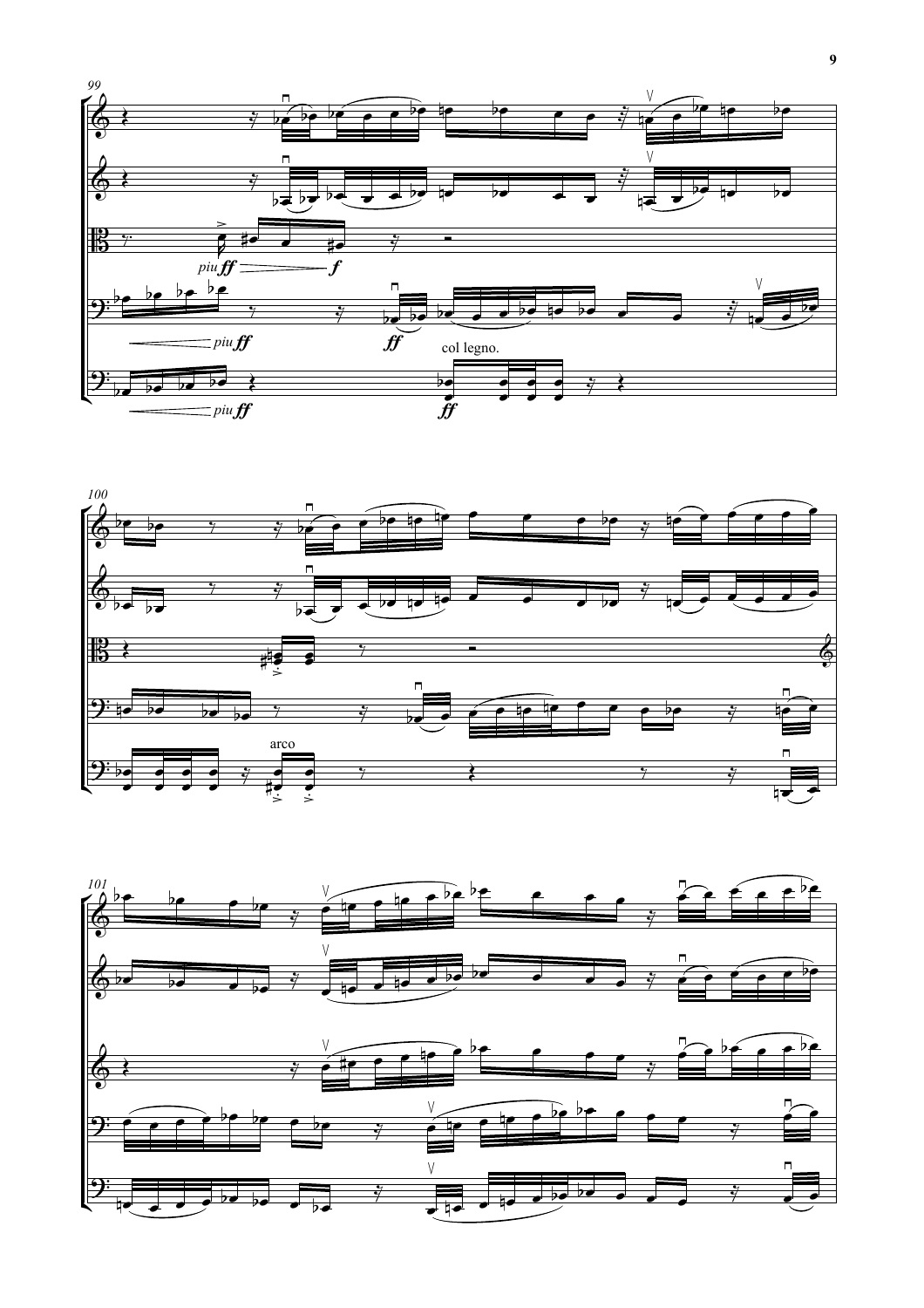



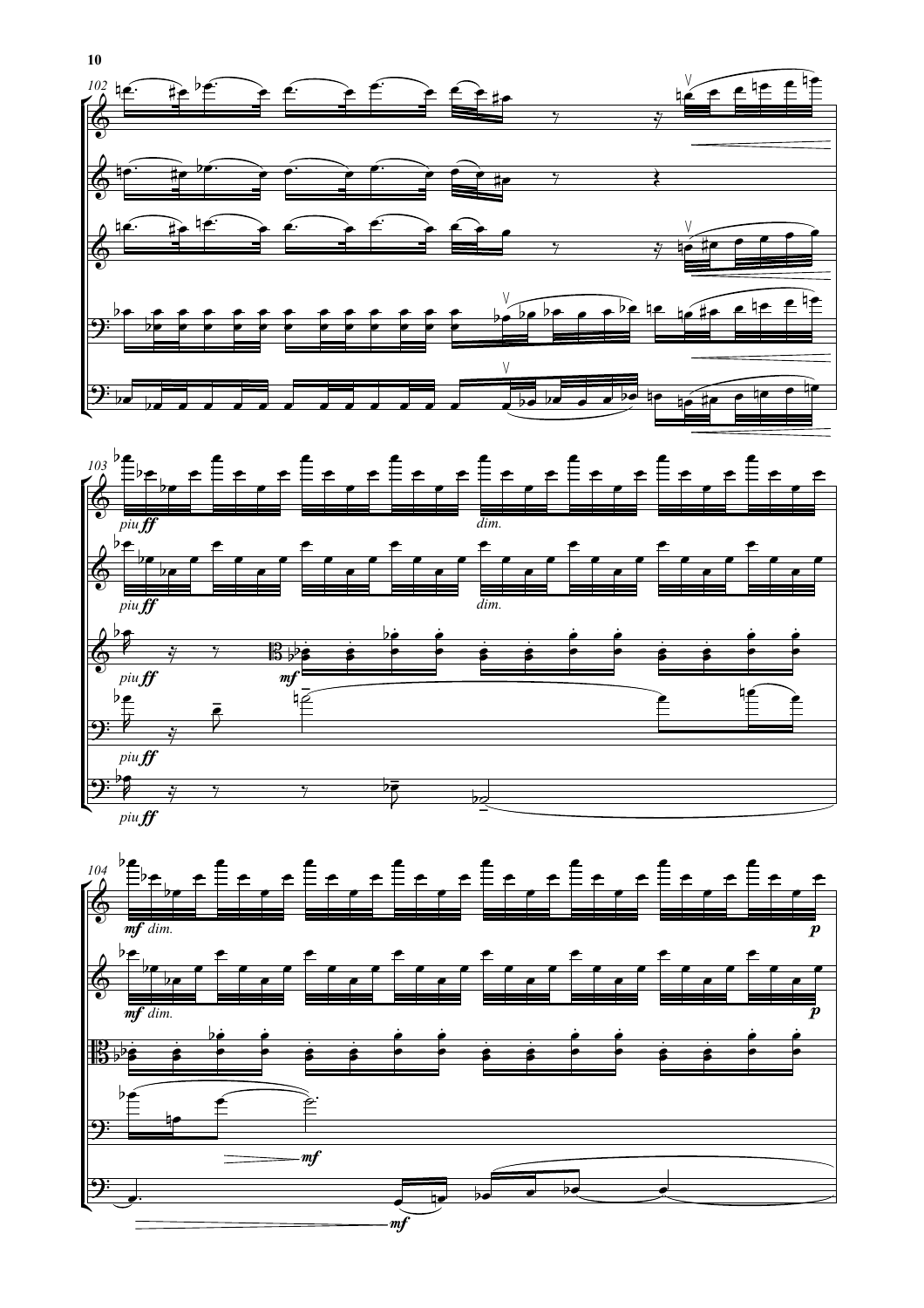



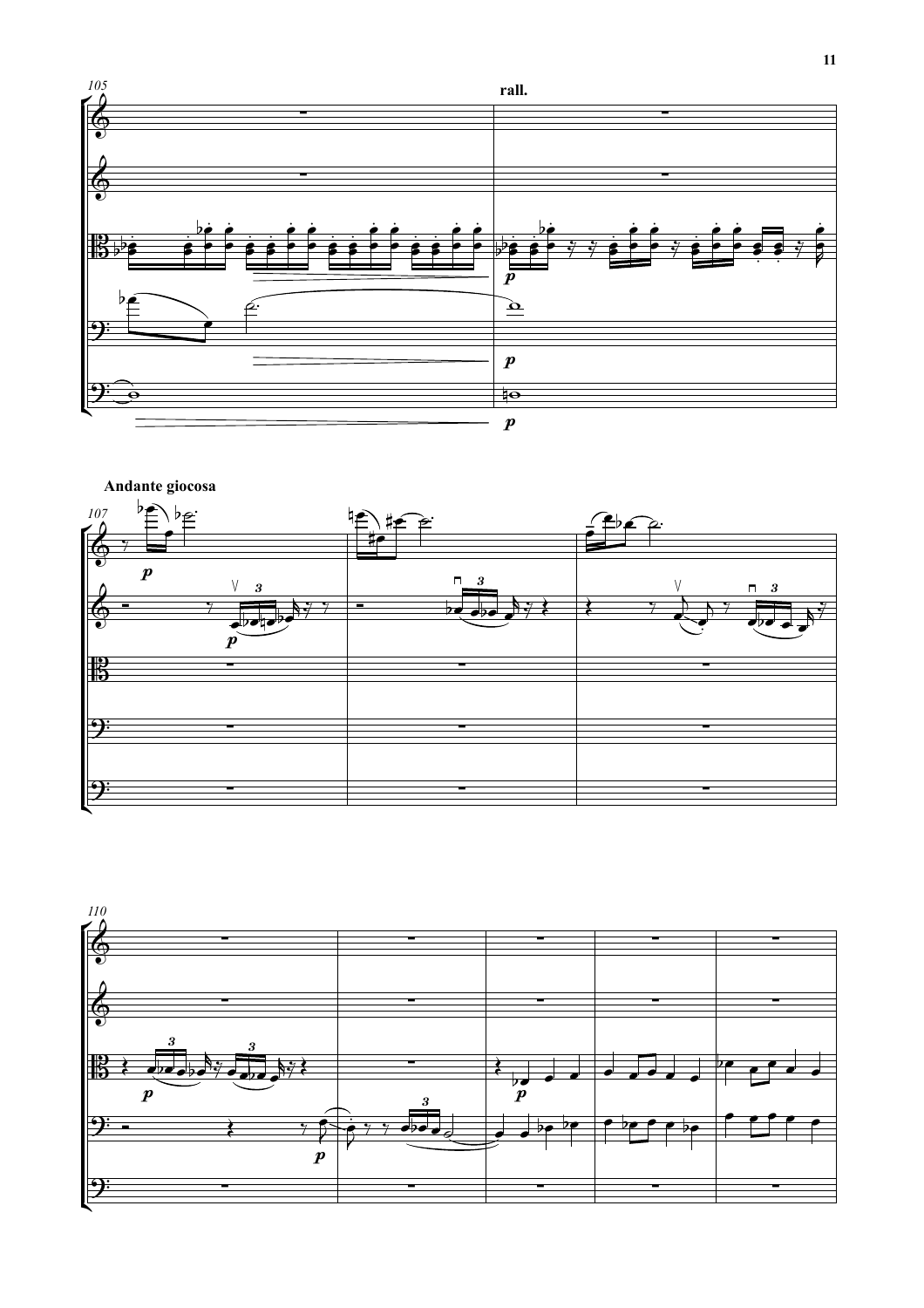



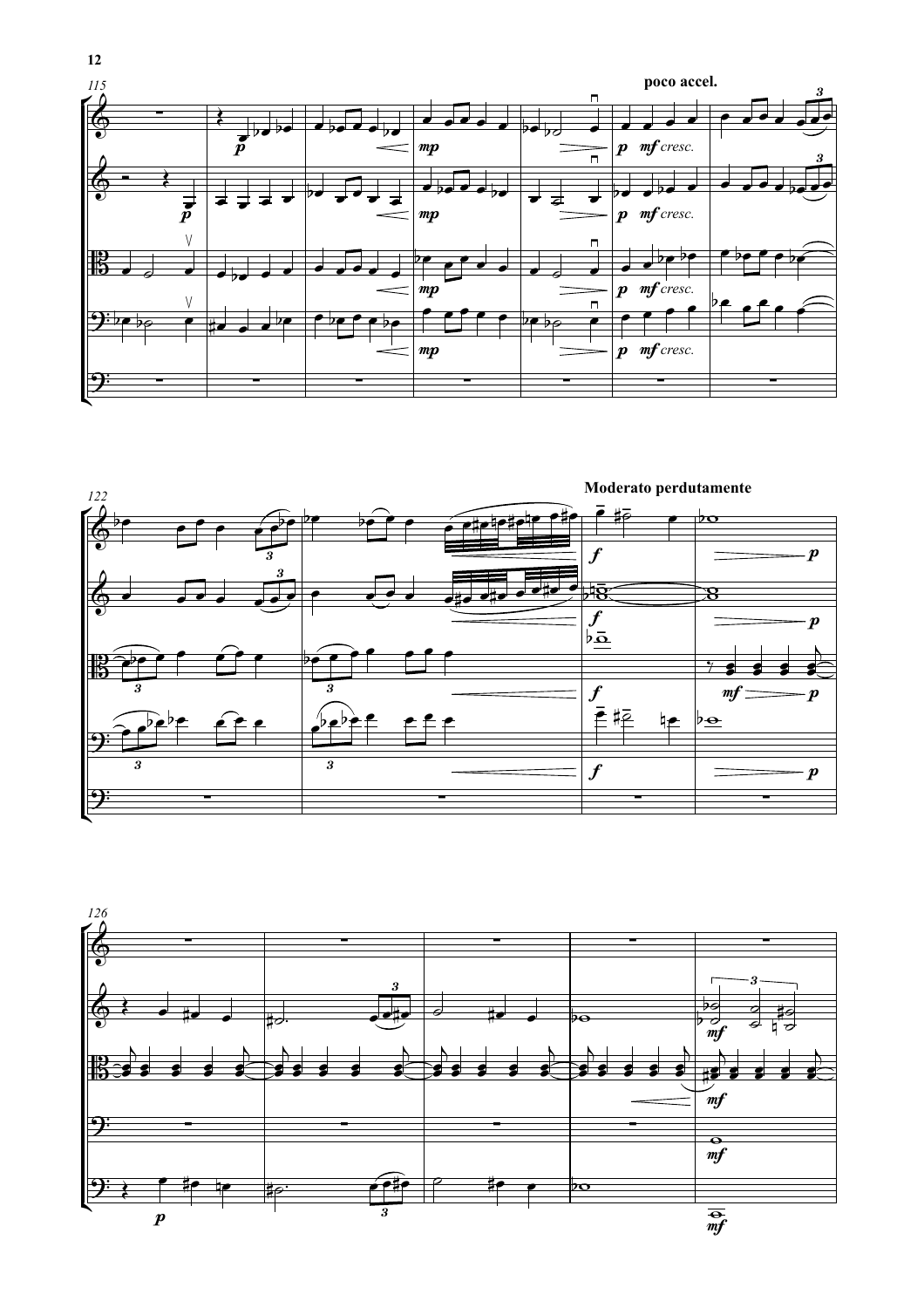



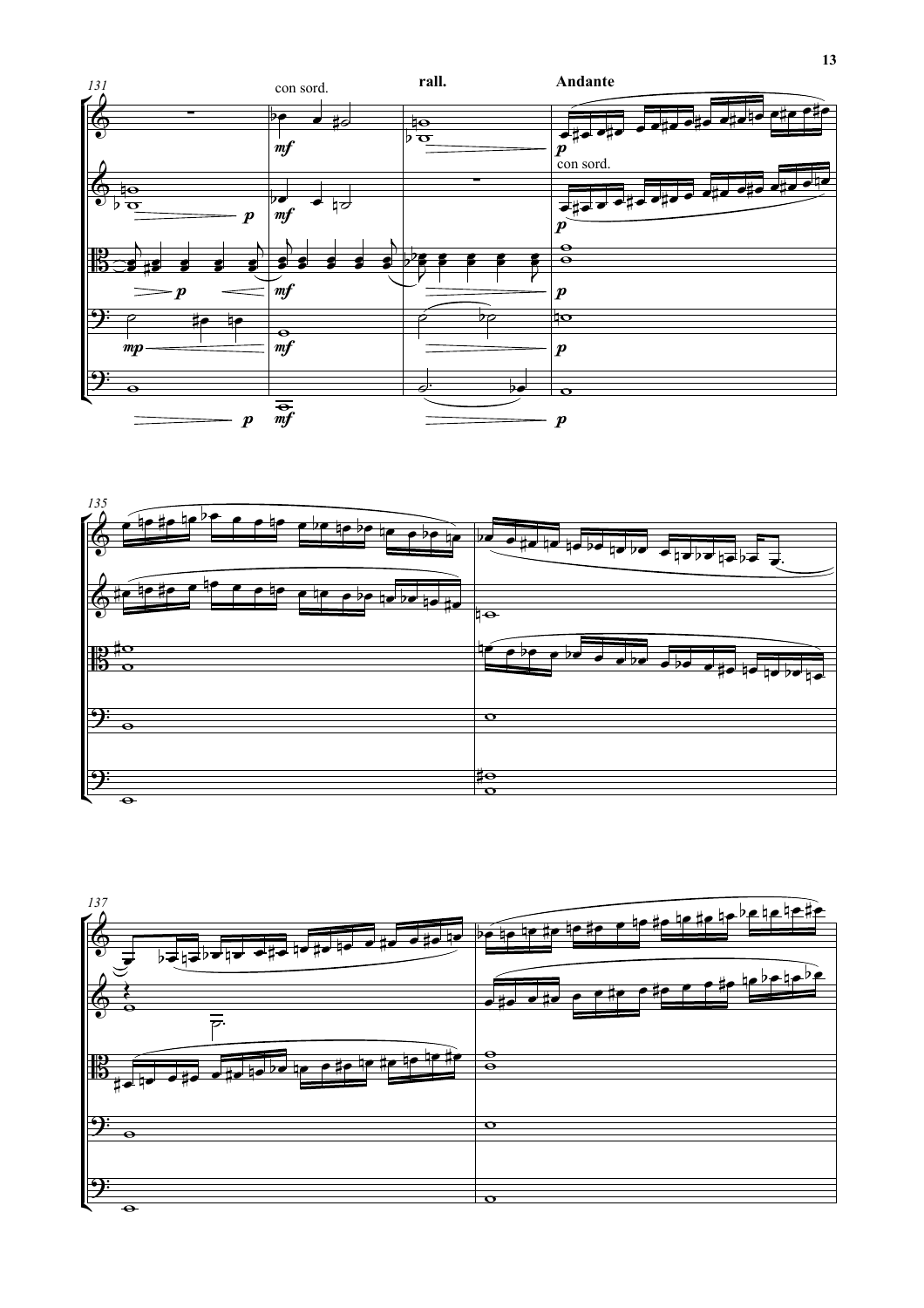



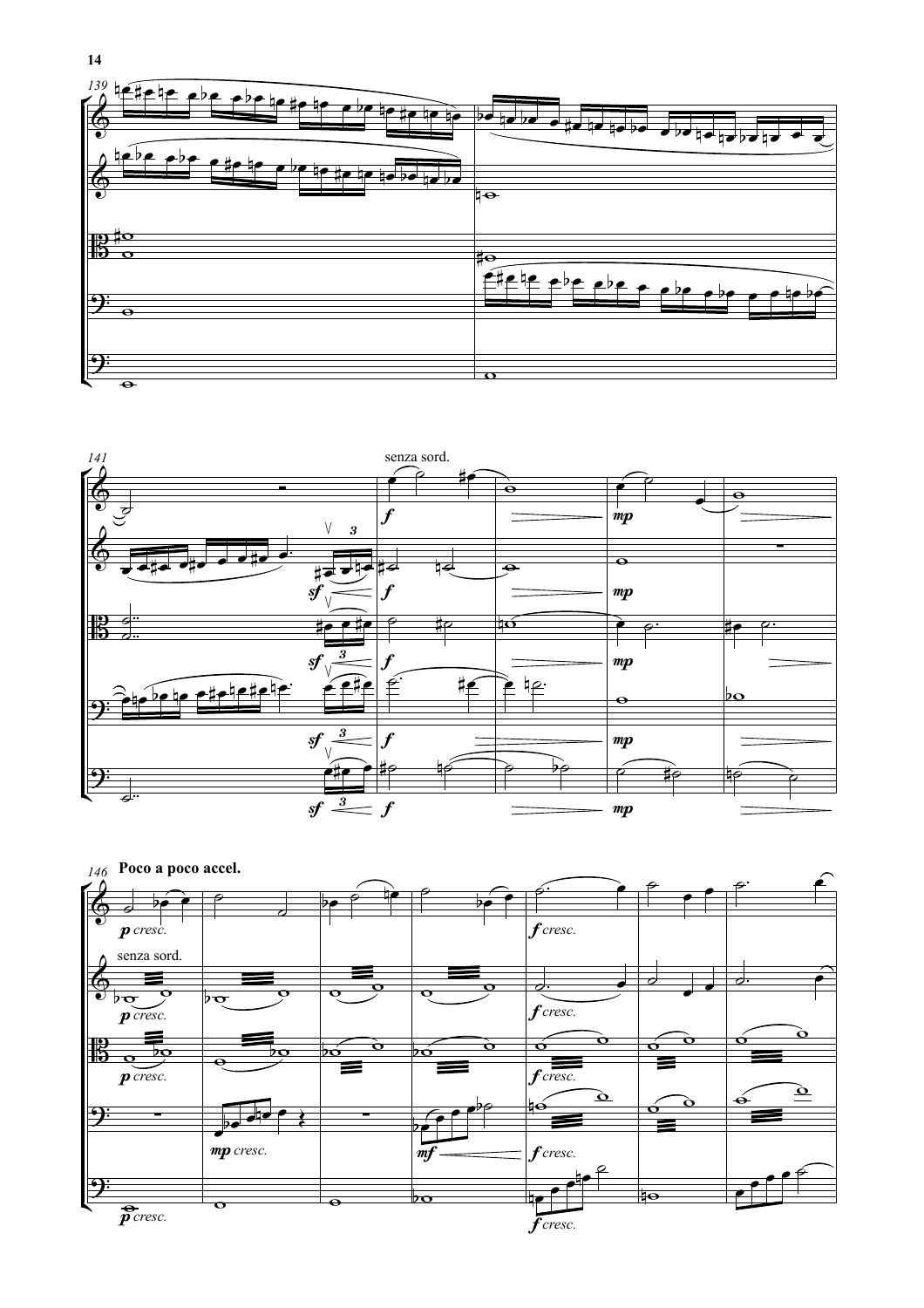